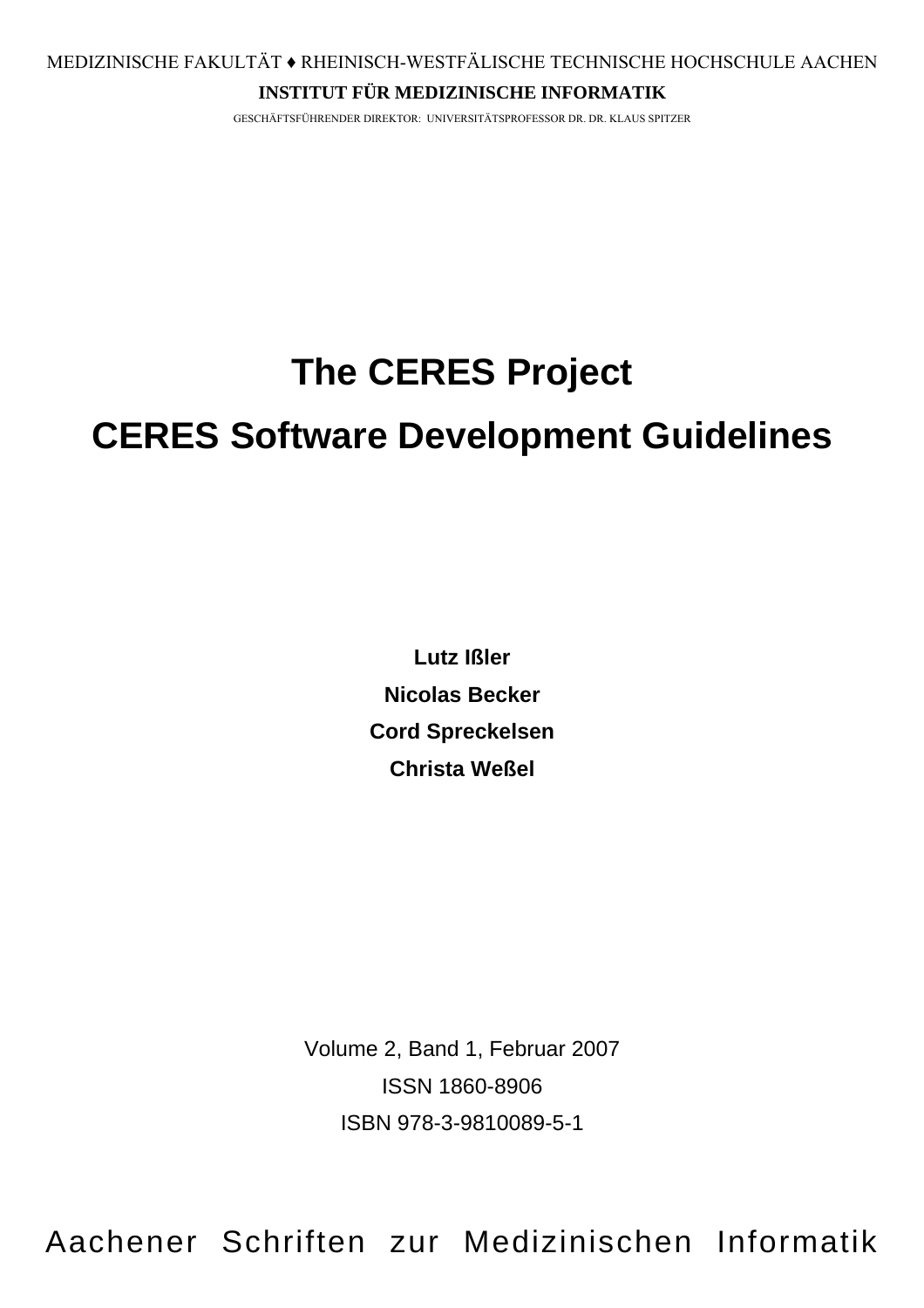Aachener Schriften zur Medizinischen Informatik ISSN 1860-8906 ISBN 978-3-9810089-5-1

Herausgeber: Institut für Medizinische Informatik der RWTH Aachen Pauwelsstr. 30 D-52074 Aachen

Geschäftsführender Direktor: Universitätsprofessor Dr. Dr. Klaus Spitzer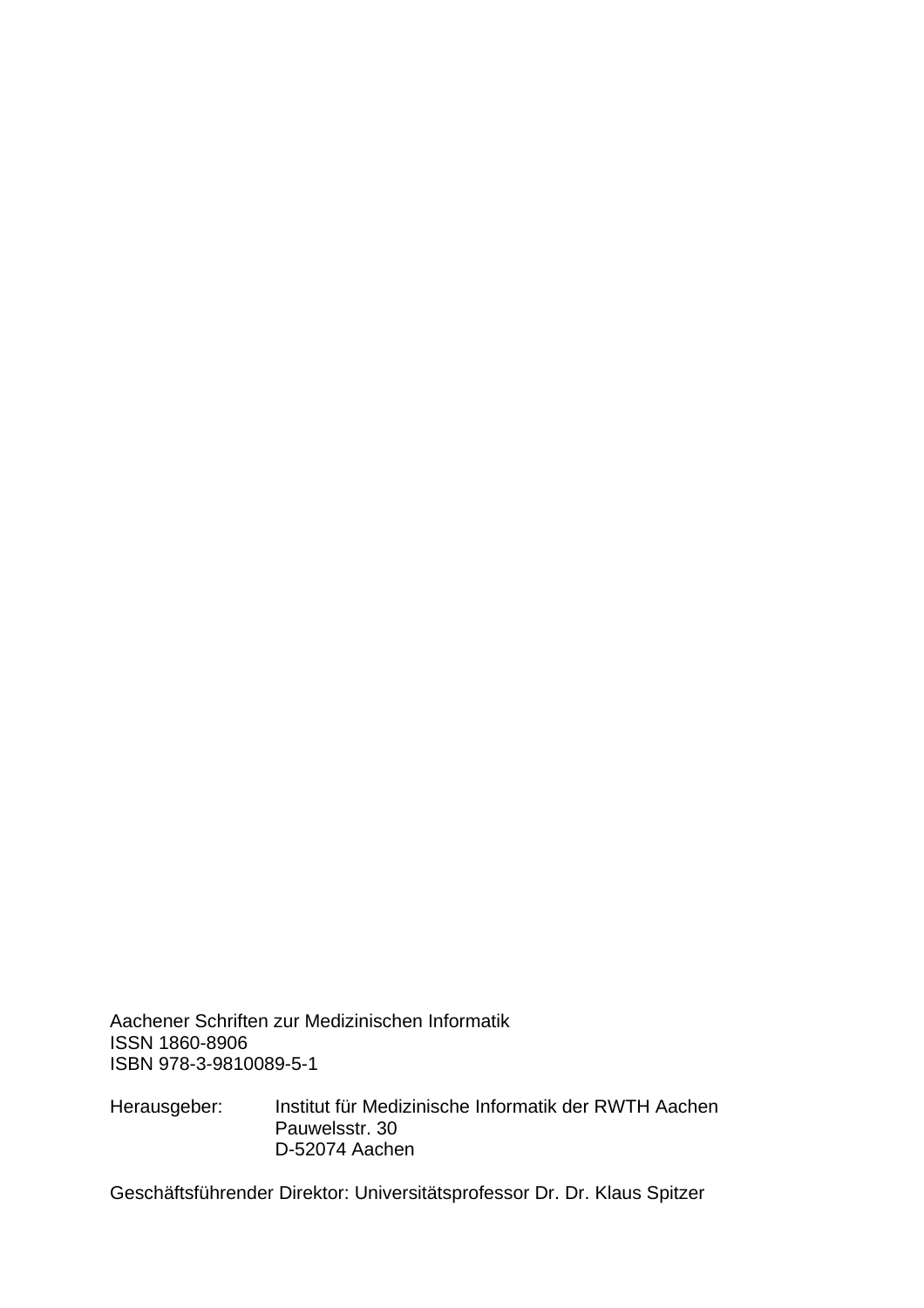## **Contents**

|                | 1 Introduction                                          | 3              |  |  |
|----------------|---------------------------------------------------------|----------------|--|--|
| $\overline{2}$ | <b>Definition of terms</b><br>4<br>5<br><b>Preamble</b> |                |  |  |
| 3              |                                                         |                |  |  |
| 4              | 5<br><b>Applicability</b>                               |                |  |  |
| 5              | The guidelines                                          | 6              |  |  |
|                | 5.1                                                     | 6              |  |  |
|                | 5.2                                                     | $-6$           |  |  |
|                | 5.3                                                     |                |  |  |
|                | 5.4                                                     |                |  |  |
|                | 5.5                                                     | $\overline{7}$ |  |  |
|                | 5.6                                                     |                |  |  |
|                | 5.7                                                     | -9             |  |  |
|                | 5.8                                                     | 10             |  |  |
|                | 5.9                                                     | 10             |  |  |
|                |                                                         | <sup>10</sup>  |  |  |
|                |                                                         | 10             |  |  |
|                |                                                         | 11             |  |  |
| 6              | <b>Development Course</b>                               | 12             |  |  |
|                | 13<br><b>References</b>                                 |                |  |  |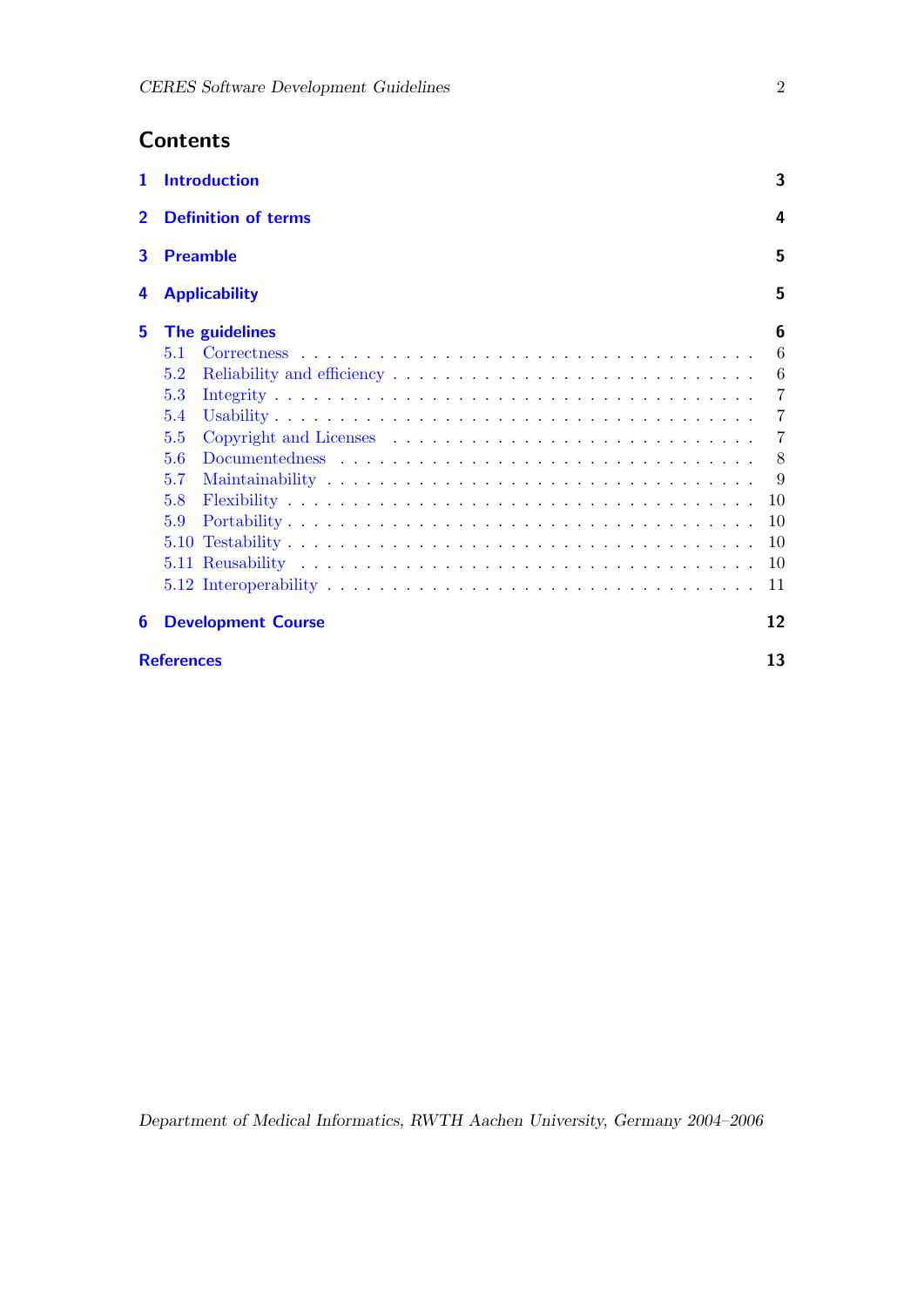## <span id="page-3-1"></span><span id="page-3-0"></span>1 Introduction

In a medical informatics research project, there are usually people from different disciplines working together. Whilst the scientific work in such a project is done according to well-known standards, there is no common procedure to help those project members who develop software. The resulting software is often a patchwork consisting of software modules with many architectural styles, modularization concepts, and degrees of maturity, which comes from the typically very different skill levels of the developers.

This led to the introduction of the CERES Software Development Guidelines in the CERES Project. The project works on the research on a web-based information system on hospital related data  $[WKI<sup>+</sup>3b]$  $[WKI<sup>+</sup>3b]$ ,  $[WWS06]$ . The goal is to offer ubiquitous, upto-date and valid information about hospitals, their structure, their services and their results. The users - citizens and staff members of hospitals, health insurance companies, institutions of the government and professional medical associations - shall be able to look on different hospitals at a glance on one platform. The central, object-oriented database is based on a meta-model of "the German hospital". The user is able to access this database on runtime by different web-frontends, which are for example "Search", "Tables", "Texts" and "Map".

The multi-disciplinary project team consists of scientists and students of computer science, medicine, public health and economics. The tools and modules of the web-based information system on hospital related data are mostly the result of student's research projects and diploma theses.

The first author of the guideline designed the guideline based on literature work and iterative feedback of the team members in 2004. The author and the team checked the guidelines on their appropriateness and revised them if necessary six-monthly. The second author took over to proceed with the maintenance of the guidelines from June 2005 on. The two senior scientists of the project guided the development and maintenance of the guidelines.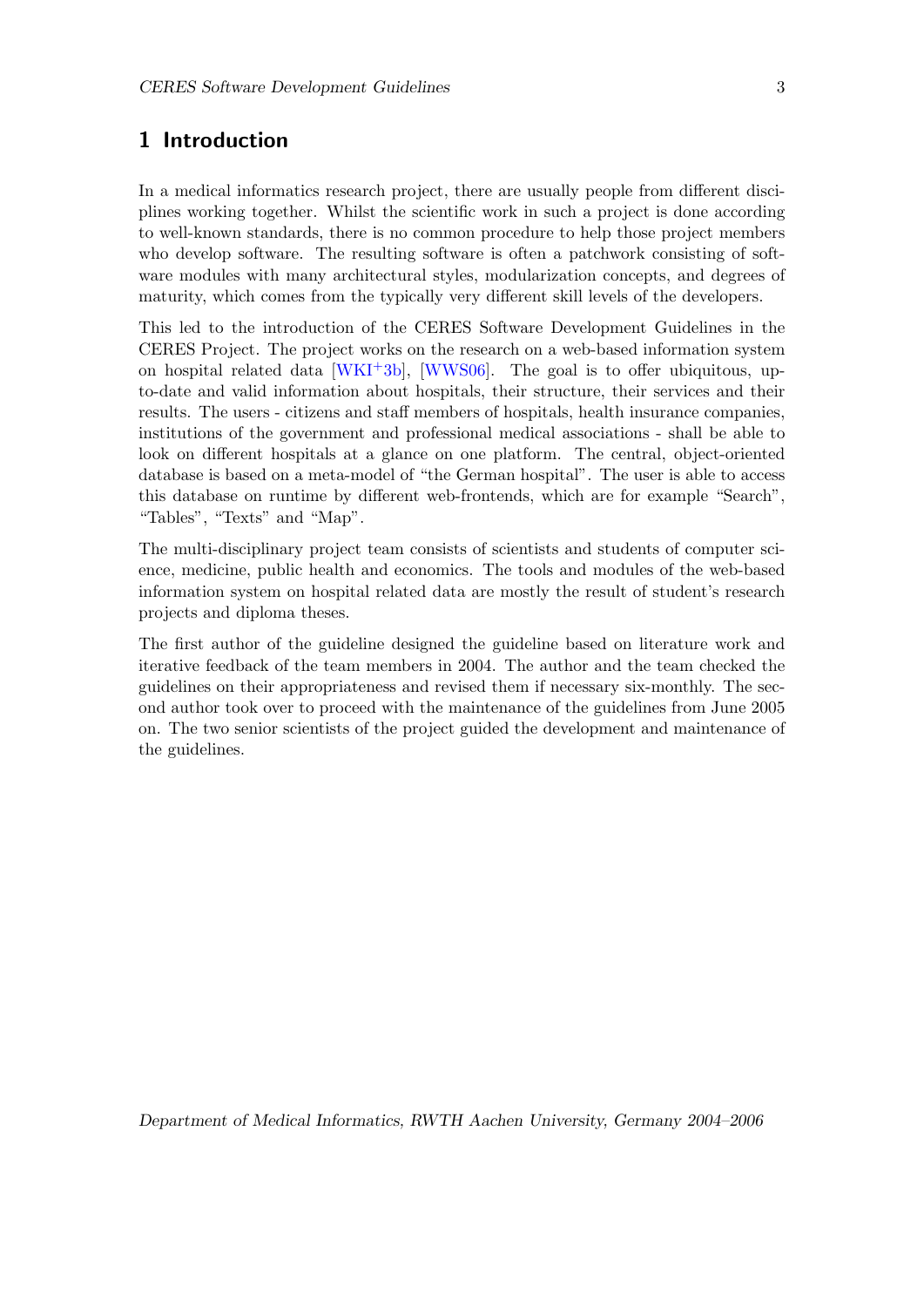## <span id="page-4-0"></span>2 Definition of terms

The key words "MUST", "MUST NOT", "REQUIRED", "SHALL", "SHALL NOT", "SHOULD", "SHOULD NOT", "RECOMMENDED", "MAY", and "OPTIONAL" in this section are to be interpreted as described in RFC  $2119<sup>1</sup>$  $2119<sup>1</sup>$  $2119<sup>1</sup>$ .

The following is cited from RFC 2119:

- MUST This word, or the terms "REQUIRED" or "SHALL", mean that the definition is an absolute requirement of the specification.
- MUST NOT This phrase, or the phrase "SHALL NOT", mean that the definition is an absolute prohibition of the specification.
- **SHOULD** This word, or the adjective "RECOMMENDED", mean that there may exist valid reasons in particular circumstances to ignore a particular item, but the full implications must be understood and carefully weighed before choosing a different course.
- **SHOULD NOT** This phrase, or the phrase "NOT RECOMMENDED" mean that there may exist valid reasons in particular circumstances when the particular behavior is acceptable or even useful, but the full implications should be understood and the case carefully weighed before implementing any behavior described with this label.
- MAY This word, or the adjective "OPTIONAL", mean that an item is truly optional. One vendor may choose to include the item because a particular marketplace requires it or because the vendor feels that it enhances the product while another vendor may omit the same item. An implementation which does not include a particular option MUST be prepared to interoperate with another implementation which does include the option, though perhaps with reduced functionality. In the same vein an implementation which does include a particular option MUST be prepared to interoperate with another implementation which does not include the option (except, of course, for the feature the option provides.)

<span id="page-4-1"></span><sup>1</sup>Request For Comments No. 2119. See <http://www.faqs.org/rfcs/rfc2119.html>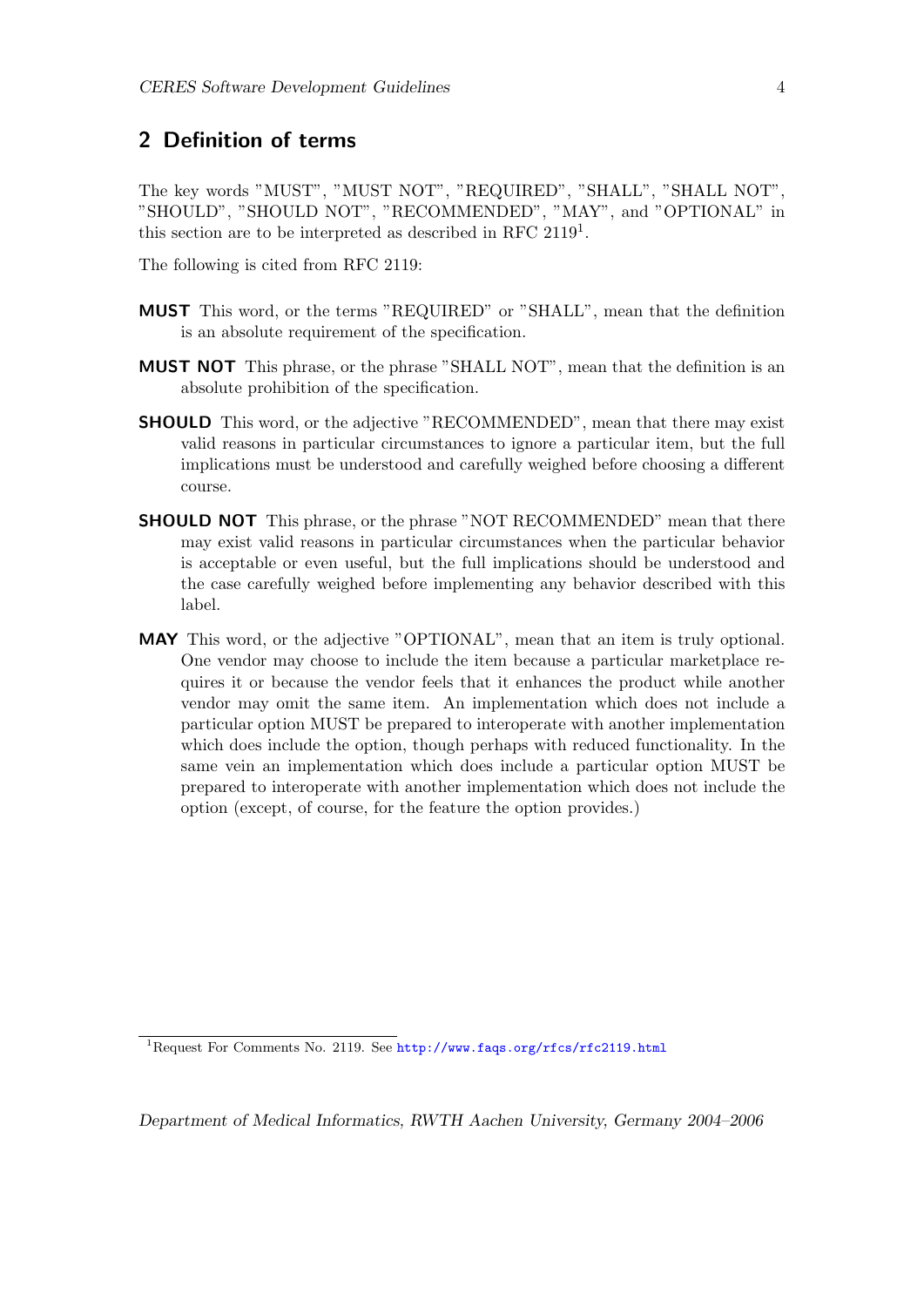## <span id="page-5-0"></span>3 Preamble

This guideline document MUST be revised every six months by the CERES project team. In the revision, the project team should have a closer look on specifications on the used software and discuss wether or not to update these specifications in the guidelines. Some footnotes include information that has to be observed for forthcoming revisions.

The steps of the revision MUST be documented in section [6](#page-12-0) of this guideline document (Stage of Affairs).

Criteria regarding the current server environment are documented in the CERES Tomcat Tutorial.

## <span id="page-5-1"></span>4 Applicability

The guidelines apply to all software developed as a part of the CERES project. Mainly, "all software" are all servlets running on the CERES project server, and the modelling tool ZEUS.

Every developer MUST follow the guidelines. This refers also to the re-engineering of software that was not developed according to the guidelines.

Software developed for throw-away purpose<sup>[2](#page-5-2)</sup> MAY be developed according to the guidelines.

<span id="page-5-2"></span><sup>&</sup>lt;sup>2</sup>A German circumscription would be "Testballon".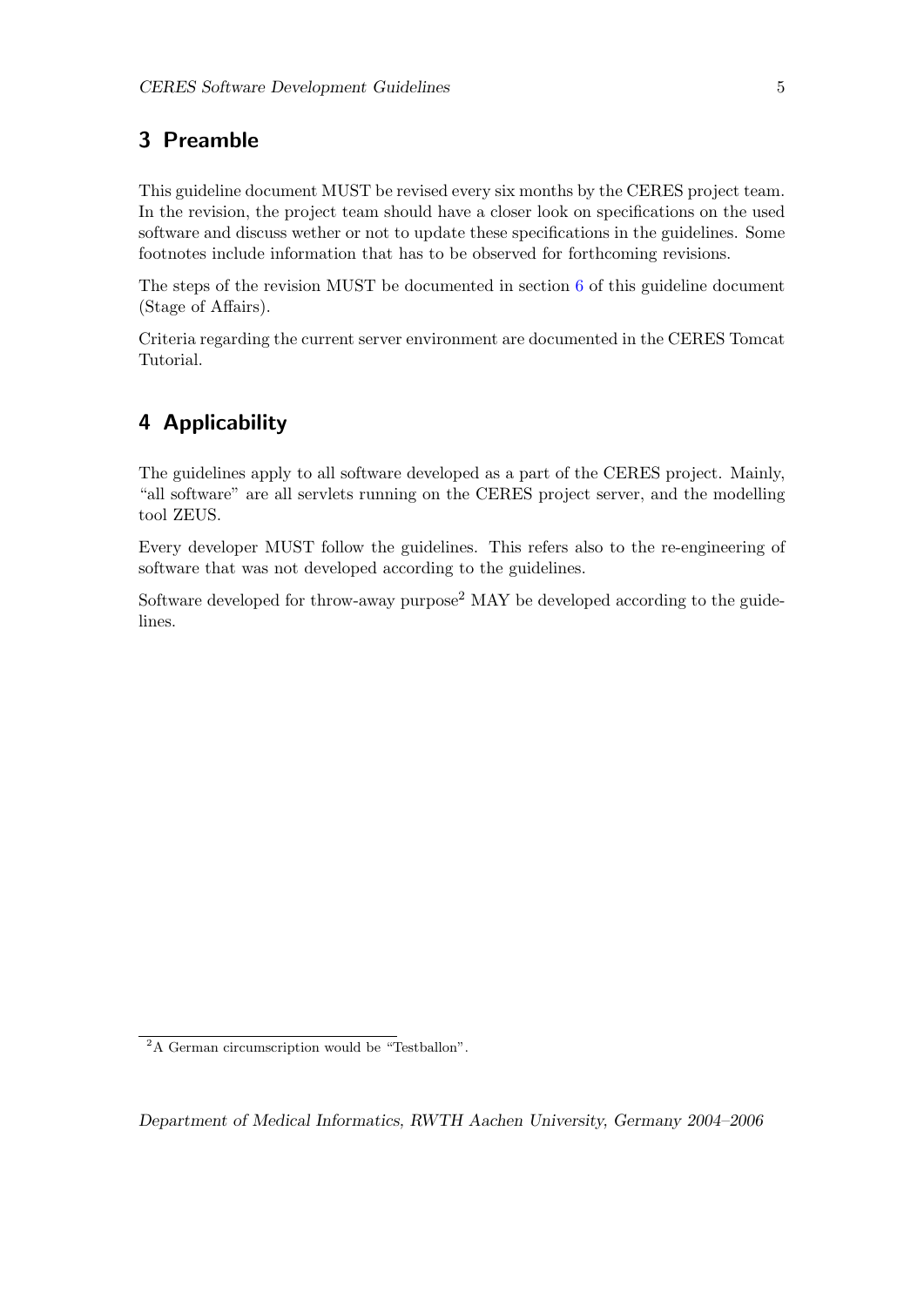## <span id="page-6-0"></span>5 The guidelines

The guidelines were developed according to the software quality criteria defined in the IEEE 610.12-1990 standard.

The following is called the "CERES software quality maxime" and forms the foundation of all software quality management in the CERES project:

> A piece of software in CERES achieves minimum "software quality" iff all MUST criteria from the guidelines are fulfilled.

#### <span id="page-6-1"></span>5.1 Correctness

- The author MUST create a requirements specification document for the software. The requirements specification document ("specification" for short) MUST list the scientific goals, the functional requirements and the nonfunctional requirements. The specification MAY (for applications that are intended to interact with endusers: SHOULD) contain a description of several scenarios in which the software is used in the intended manner to solve problems.
- The author MUST present the specification to the project group. The project group SHOULD give feedback to the author, and the author MUST overwork the specification according to the feedback.
- The author MUST report any changes of the specification to the project group, and the author MUST document the changes along with the rationals for the changes, in the specification.
- The author (supported by at least one project group member) MUST perform an software acceptance test<sup>[3](#page-6-3)</sup>. In this test, it is checked wether the software fulfills all functional and nonfunctional requirements stated in the specification. The author MUST write a test report and present the report to the project group.

#### <span id="page-6-2"></span>5.2 Reliability and efficiency

• The author MUST state the following criteria as nonfunctional requirements: the usual usage environment for the software (hardware, software, internet connection speed, etc.), the usual number of users working with the software at the same time, the usual amount of data processed with the software, and the expected response times for the user interaction.

<span id="page-6-3"></span><sup>3</sup>German: Abnahmetest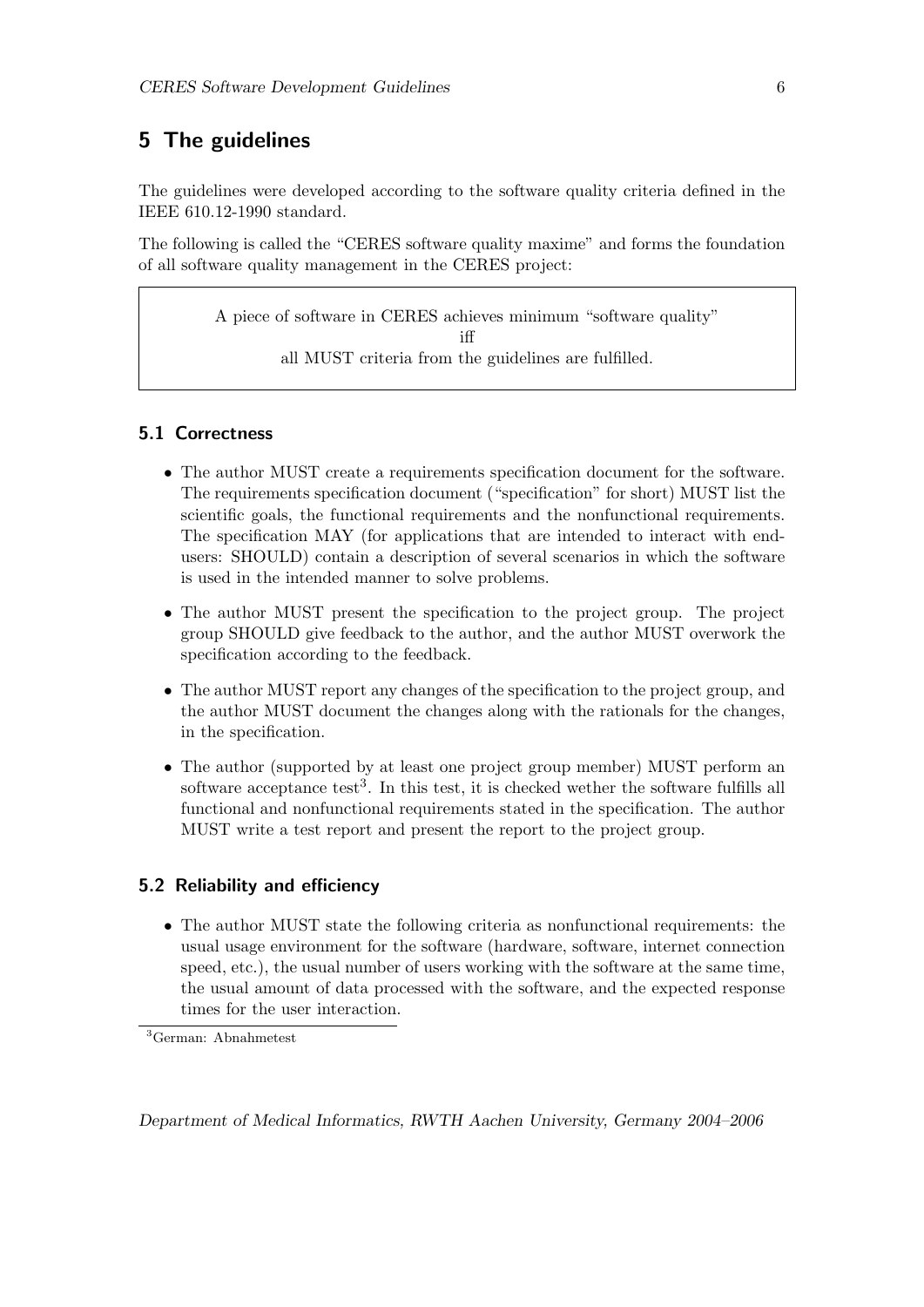- If the software has to fulfill any performance requirements, the author SHOULD verify the conformance to these requirements on an environment that represents the intended target computer. If no such system is available, the author MUST document the characteristics of the used test system (hardware and software resources etc.).
- The author MUST provide a mechanism to measure wether the software fulfills the reliability criteria. The author MUST substantiate the suitability of this mechanism. For example, a mechanism that documents the stable running of a servlet, which processes requests from 5 users for 24 hours, may be appropriate to demonstrate the reliability of this servlet.
- The author MUST ensure that only as much data as needed is requested from or transferred to the database or other data sources. In general, that means to transfer only data that is required to complete the current task.

Example 1: It is not necessary to retrieve the whole extension of a class from the database when only one object of the class is needed for the further processing.

Example 2: The decision to store JAVA objects to a file in the direct way by the serialization features of the JAVA SDK will store a huge overhead of data compared to a individually developed XML storage of the objects. The developer has to measure how to achieve a efficient implementation without an inadequate raise of the development time.

#### <span id="page-7-0"></span>5.3 Integrity

- All servlets MUST be derived from the class CeresServlet<sup>[4](#page-7-3)</sup>.
- Every software accessing the database MUST use the CERES toolkit for this access.[5](#page-7-4)

#### <span id="page-7-1"></span>5.4 Usability

• All CERES web applications MUST follow the CERES Web Application Style guide.

#### <span id="page-7-2"></span>5.5 Copyright and Licenses

• For every third-party library or component, the CERES developer inventing the usage of the library MUST document which license applies to the used library in

<span id="page-7-3"></span><sup>4</sup>During the revision process of the CERES Software Development guidelines it must be continuously checked that CeresServlet is still a generic class for the CERES Project.

<span id="page-7-4"></span><sup>&</sup>lt;sup>5</sup>The usage of the CERES toolkit is required because the toolkit implements an access control layer for the database, and because the toolkit abstracts from the used database.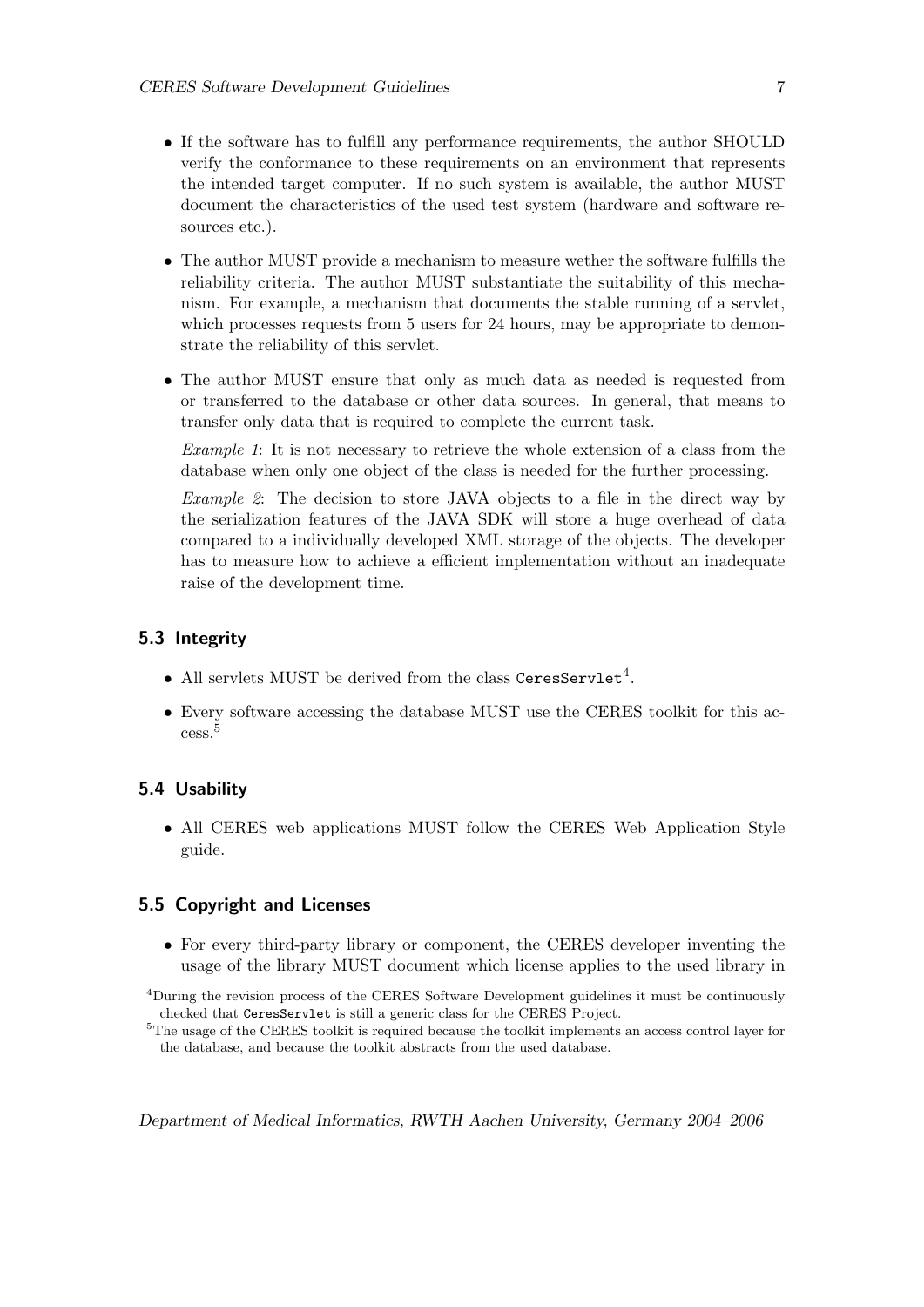the central "CERES used components: licenses and sources of supply" document.

- If a particular software needs a third-party library, the author MUST ensure this library is available at least as free software or, if no free library for the particular functionality exist, obtain the permission of the project group to use a non–free library.
- If the development of a particular software requires a specific development environment, the author MUST
	- ensure the development environment is available at least as free software, or
	- ensure the institute owns a license for the development environment, or
	- obtain the permission of the project group to use a non–free development environment.
- The usage of free software with proprietary licenses (eg. the GNU  $\text{GPL}^6$  $\text{GPL}^6$ ) is acceptable, although CERES is not published as free or open source software, because CERES is currently in an experimental state. In the case CERES is deployed and either available by download or purchase, the project group has to reconsider all license questions.

#### <span id="page-8-0"></span>5.6 Documentedness

- Every identifier declared as public or protected MUST be documented with a Javadoc comment.
- Every complex method, every class, and every package MUST be documented with a Javadoc comment that contains at least an introducing explanation of the complex functionality.
- The author MUST clarify the structure of the source code and the general idea of the developed algorithms in his thesis, a tutorial or the CERES Project Documentation. The author MAY use comments to clarify the structure of the source code and the general idea of the developed algorithms to other developers reading the source code<sup>[7](#page-8-2)</sup>.
- Every software MUST be accompanied by a short tutorial that explains the main program logic in order to support programmers that maintain or extend the software in the future. This tutorial MUST contain at least one class diagram (formulated in the Unified Modeling Language) that outlines the software architecture.

<span id="page-8-1"></span><sup>6</sup>GNU General Public License

<span id="page-8-2"></span><sup>7</sup>This does neither mean the obligation to comment every obvious statement nor the right to abandon comments at all.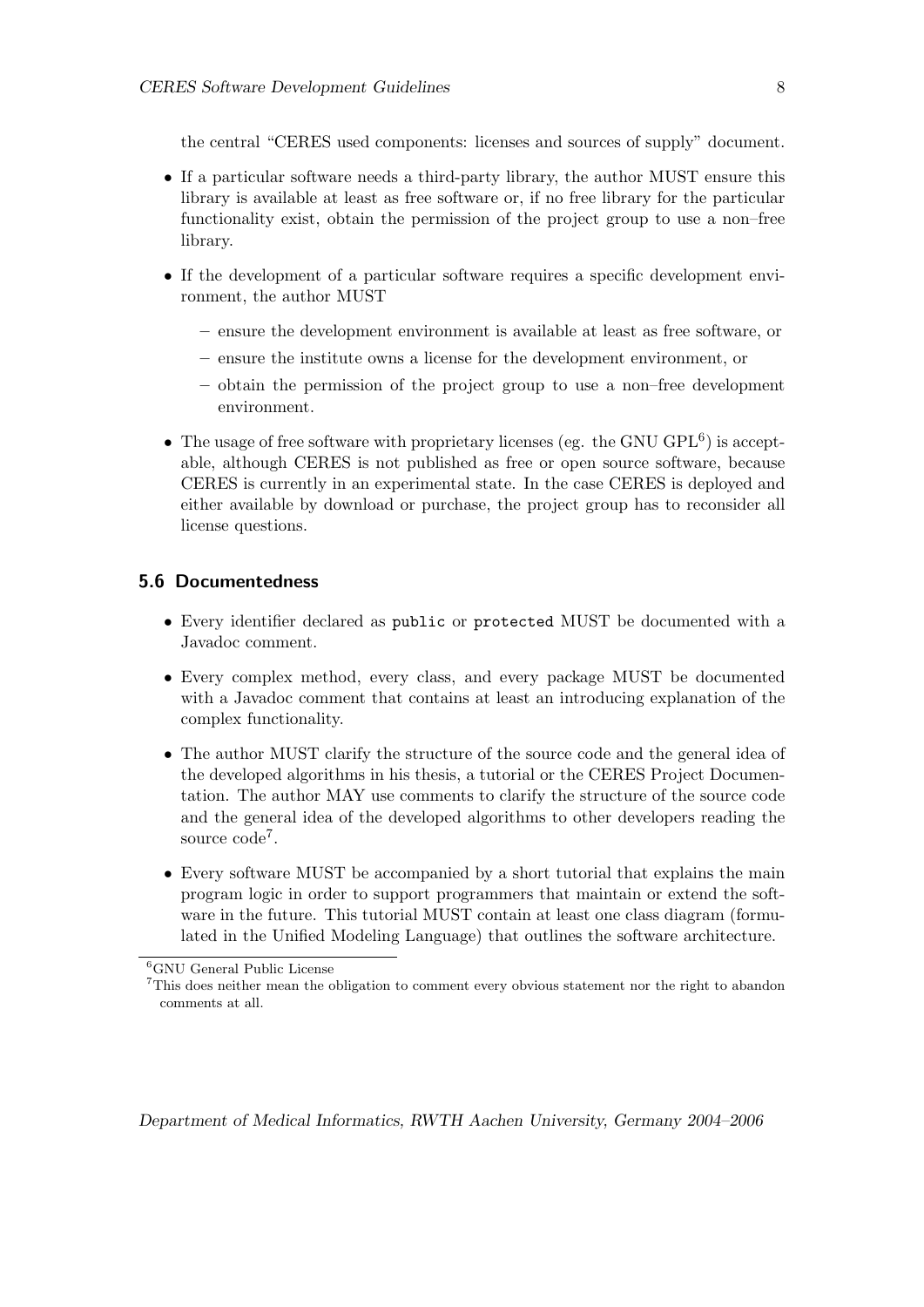- <span id="page-9-7"></span>• Every software MUST be accompanied by a list of required third-party libraries or components. For each library or component, it MUST be stated where to get it from and how to install it.
- Every servlet MUST be accompanied by a list of resources it may access during runtime.

#### <span id="page-9-0"></span>5.7 Maintainability

- Every software SHOULD separate program logic and input/output. That is, every software SHOULD follow the intentional spirit of existing design patterns<sup>[8](#page-9-1)</sup>, for example the model-view-controller design pattern<sup>[9](#page-9-2)</sup>.
- The author MUST test the software in a systematic and reproducible manner with the objective of verification. The author MUST identify relevant and meaningful test data and present the test design to the project group who supports the author to set it in an adequate form. If the software is intended to run on the project server, the author must first test it on a separate runtime environment and then on the project server. For example, JUnit test case classes<sup>[10](#page-9-3)</sup> or a cognitive walkthrough could be appropriate for testing.
- All classes developed for a special tool within the CERES project MUST be contained in a package named "ceres.(toolname)".
- All extensions developed for ZEUS SHOULD be contained in a package named "ceres.zeus.modules.(toolname)".
- Every developer of a servlet MUST separate between Java class files, static files that are served by the web  $server^{11}$  $server^{11}$  $server^{11}$  and additional files that do not belong to the former. The Tomcat Tutorial (section ??) specifies how to achieve this.
- Every developer MUST follow the JAVA Code Conventions<sup>[12](#page-9-5)</sup>, with one exception: use only tab stops for indention.
- Every developer MUST follow the well-known modular programming paradigm.<sup>[13](#page-9-6)</sup>
- Every programmer SHOULD make excessive use of the mechanisms the JAVA programming language provides to support maintainability and reusability. In particular, these are the language constructs for packages and interfaces, and modifiers for identifier visibility.

<span id="page-9-1"></span><sup>8</sup>See [\[GHJ95\]](#page-13-3)

<span id="page-9-2"></span><sup>9</sup>See <http://www.exciton.cs.rice.edu/JavaResources/DesignPatterns/MVC.htm> for an explanation of the model-view-controller pattern.

<span id="page-9-3"></span><sup>&</sup>lt;sup>10</sup>If you have to invent tests on whole servlets or other special types of classes, consider the use of a specific JUnit extension for that type.

<span id="page-9-4"></span><sup>&</sup>lt;sup>11</sup>These are static files that must be accessed by the user.

<span id="page-9-5"></span><sup>12</sup>See <http://java.sun.com/docs/codeconv/html/CodeConvTOC.doc.html>

<span id="page-9-6"></span><sup>&</sup>lt;sup>13</sup>For a reference on this, see standard literature on object-oriented programming and software design.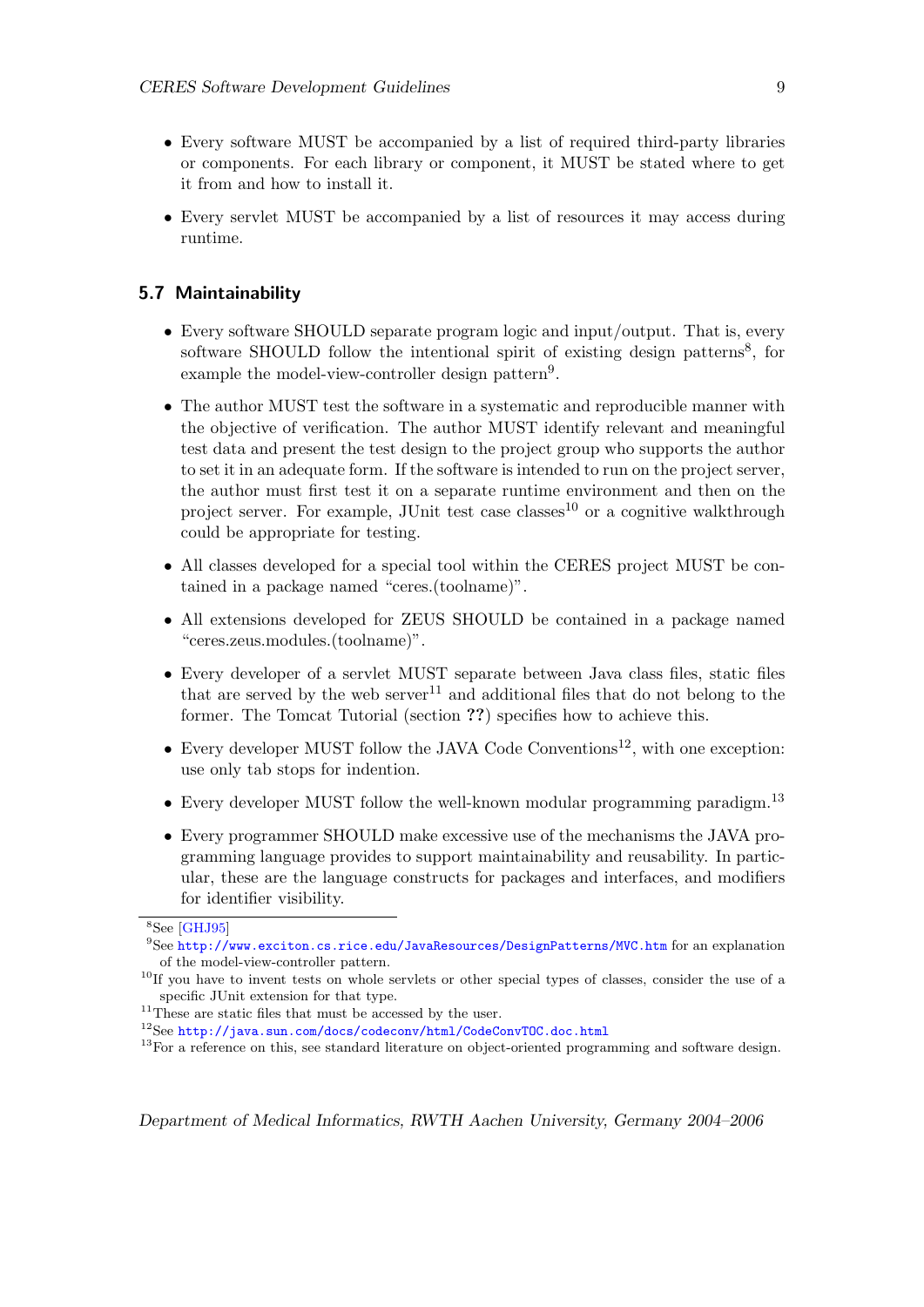#### <span id="page-10-0"></span>5.8 Flexibility

• Every developer MUST document the intended purpose of the developed software. The documentation MUST include the original purpose and SHOULD try to draw an exact outline of the purpose in order to establish a border to other modules.

#### <span id="page-10-1"></span>5.9 Portability

- All software in the CERES project except for servlets MUST be developed using the Java SDK  $5.0^{14}$  $5.0^{14}$  $5.0^{14}$  (Java 1.5.0). In order to avoid compatibility problems, servlets MUST be developed using Java SDK 1.4.2[15](#page-10-5). Every Software MUST be testet for compatibility if the given Java version changes.
- All servlets MUST support the Servlet API, version 2.4<sup>[16](#page-10-6)</sup>.
- As all CERES web applications MUST follow the CERES Web Application Style guide, all CERES web applications MUST also be developed respecting the browser requirements specified there.
- All software in the CERES project MUST NOT use absolute pathnames or hardcoded URLs, port numbers etc., if avoidable. Instead, the software SHOULD use relative pathnames or obtain such values from its context<sup>[17](#page-10-7)</sup>.
- All software in the CERES project MUST NOT contain any pathnames (absolute or relative), URLs, port numbers etc. hardcoded in the source. Instead, servlets MUST define constants for such values in the class ceres.Configuration. All other software except for servlets MUST define constants for such values in a configuration file.

#### <span id="page-10-2"></span>5.10 Testability

• A class SHOULD NOT contain a single method that does all work. In most cases, such a class will be the result of disregarding the object oriented programming paradigm, and therefore leading to a bad testability. However, sometimes such a method doEverything() cannot be avoided (eg. in servlet development).

#### <span id="page-10-3"></span>5.11 Reusability

• The reusability of a software is the direct result from its Maintainability and Portability. Confer the respective section for further explanations.

<span id="page-10-4"></span> $\frac{14}{14}$ The Java version recommended here might change with the next guideline revision.

<span id="page-10-5"></span> $^{15}\mathrm{The}$  Java version recommended here might change with the next guideline revision.

<span id="page-10-6"></span> $16$ The API version recommended here might change with the next guideline revision.

<span id="page-10-7"></span><sup>&</sup>lt;sup>17</sup>For example, to obtain its URL, a servlet could use the field ceres.HttpServletInfo.baseUrl.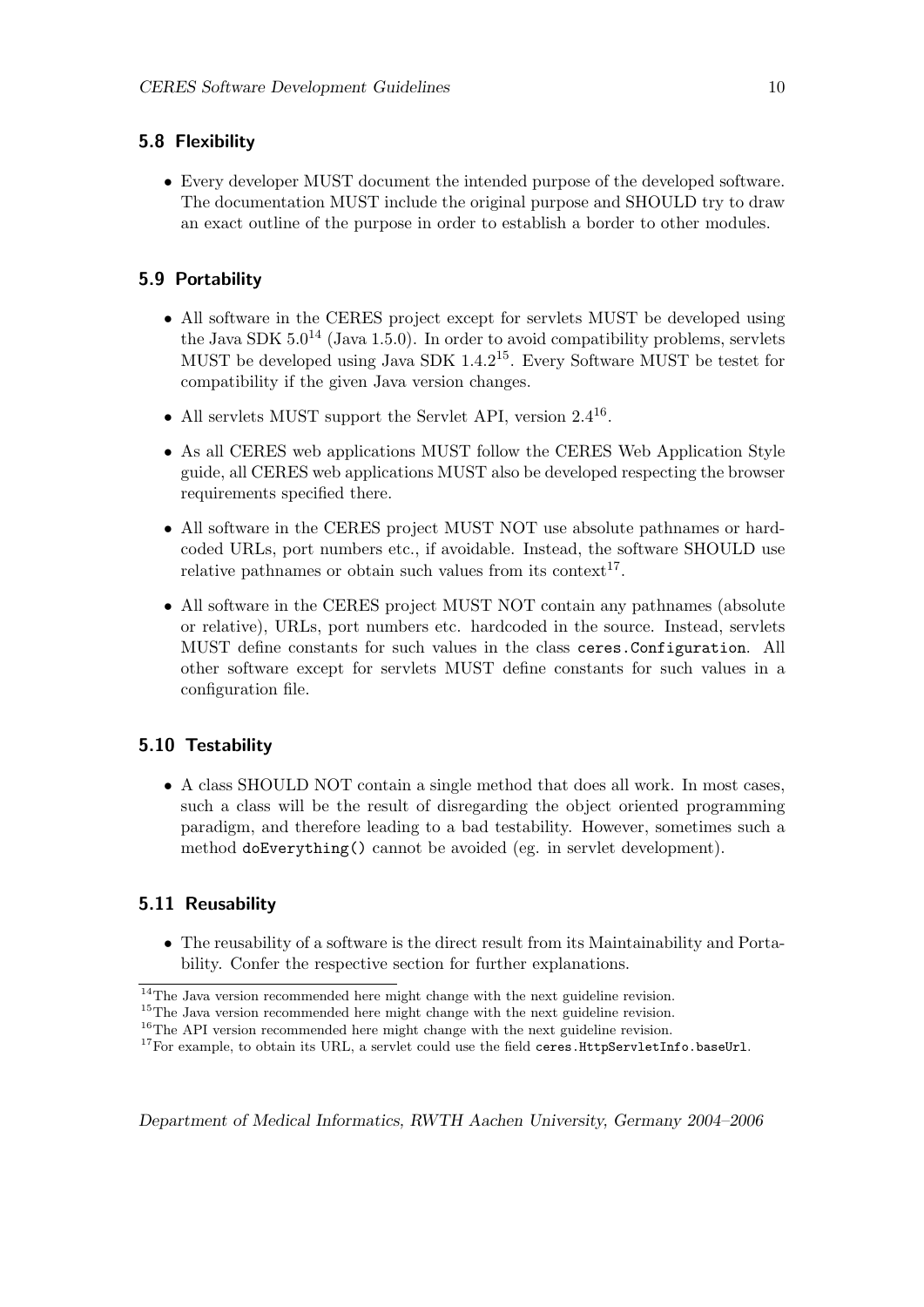#### <span id="page-11-0"></span>5.12 Interoperability

- Every developer MUST document which data the developed software consumes and outputs, and which protocols are used for this.
- Every software module exchanging Java objects with another software module MUST provide a Java interface declaration. Every software module exchanging any other kind of data with another software module MUST exchange this data via XMI documents.[18](#page-11-1)
- Every developer MUST document wether the software invents a proprietary interface or protocol for data exchange. If such a thing is invented, the developer MUST document it.

<span id="page-11-1"></span><sup>&</sup>lt;sup>18</sup>HERA may define an additional interface. If the development of HERA continues, this point must be adapted.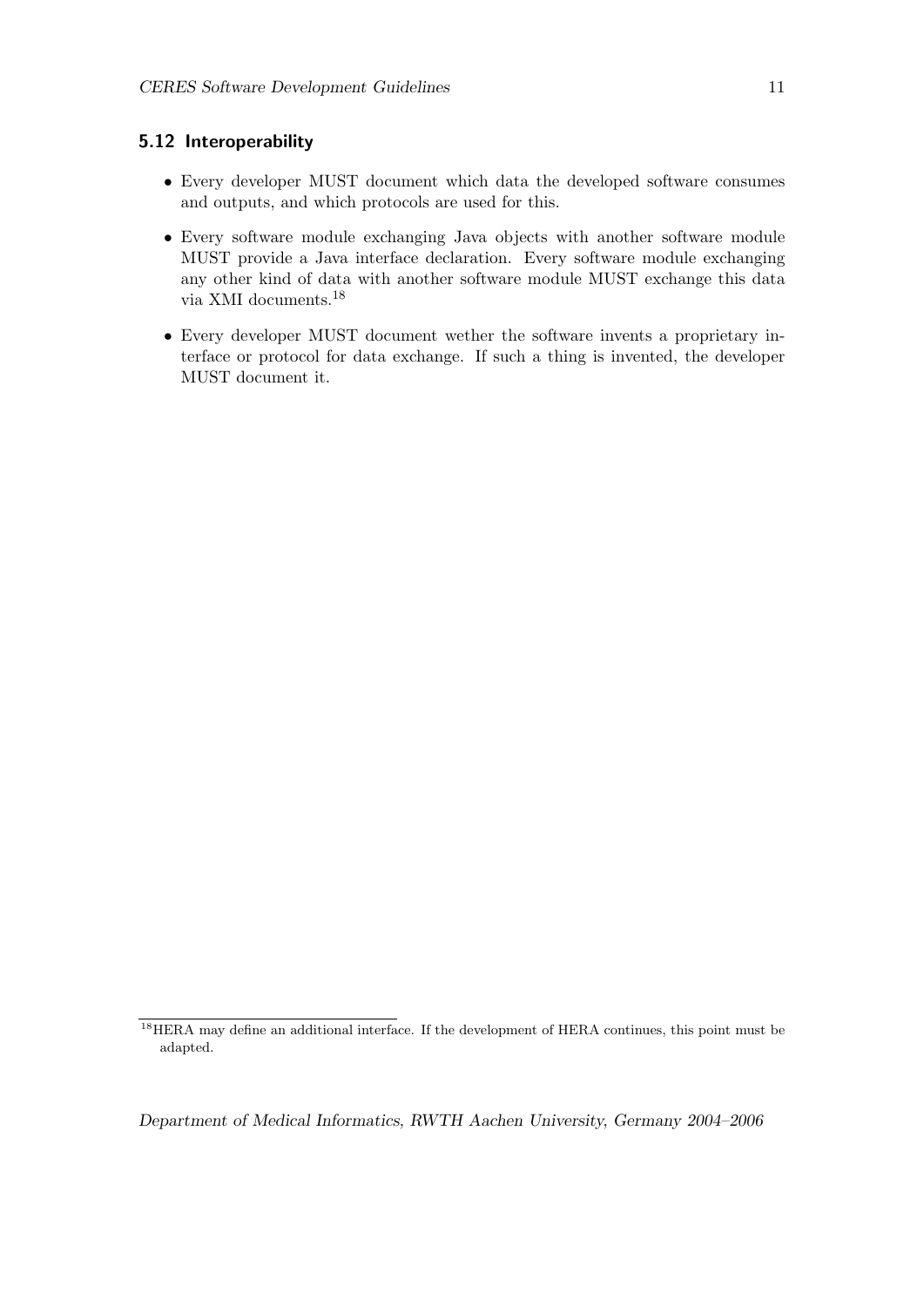## <span id="page-12-0"></span>6 Development Course

| LI20040615 | In the meeting on 2004-06-15, the CERES project group specified sev-<br>eral guidelines for the software development in CERES. The list is still |
|------------|--------------------------------------------------------------------------------------------------------------------------------------------------|
|            | incomplete and will be finished in the meeting on 2004-06-22.                                                                                    |
| LI20040625 | Completed the guidelines according to the results of the discussion in<br>the meeting on $2004-06-22$ .                                          |
|            |                                                                                                                                                  |
| LI040715   | Revised the guidelines according to the results of the discussion in the<br>meeting on 2004-07-06.                                               |
| LI20040731 | In the meeting on 2004-07-27, the CERES project group accepted the                                                                               |
|            | guidelines. The guidelines affect every CERES software project that                                                                              |
|            | is started after 2004-07-27, including projects that are already in the                                                                          |
|            | planning phase but not yet in the coding phase.                                                                                                  |
| LI20041027 | Replaced all rules that refer to browser compatibility or usability by                                                                           |
|            | references to the Web Application Style guide.                                                                                                   |
| LI20050201 | Overworked the guidelines according to the first periodic revision of the<br>guidelines on $2005-02-01$ .                                        |
| LI20050419 | Added a portability criterion concerning absolute paths.                                                                                         |
| NB20050605 | Added a maintainability criterion concerning the separation of files ac-<br>cording to their function.                                           |
| NB20050810 | Adapted the guidelines according to the periodic revision of the guide-                                                                          |
|            | lines on 2005-08-09.                                                                                                                             |
| NB20060215 | Adapted the guidelines according to the periodic revision of the guide-                                                                          |
|            | lines on 2006-02-14.                                                                                                                             |
| NB20060227 | Adapted the guidelines according to the discussion on 2006-02-21.                                                                                |
| NB20060819 | Adapted the guidelines according to the periodic revision of the guide-                                                                          |
|            | lines on 2006-08-08.                                                                                                                             |